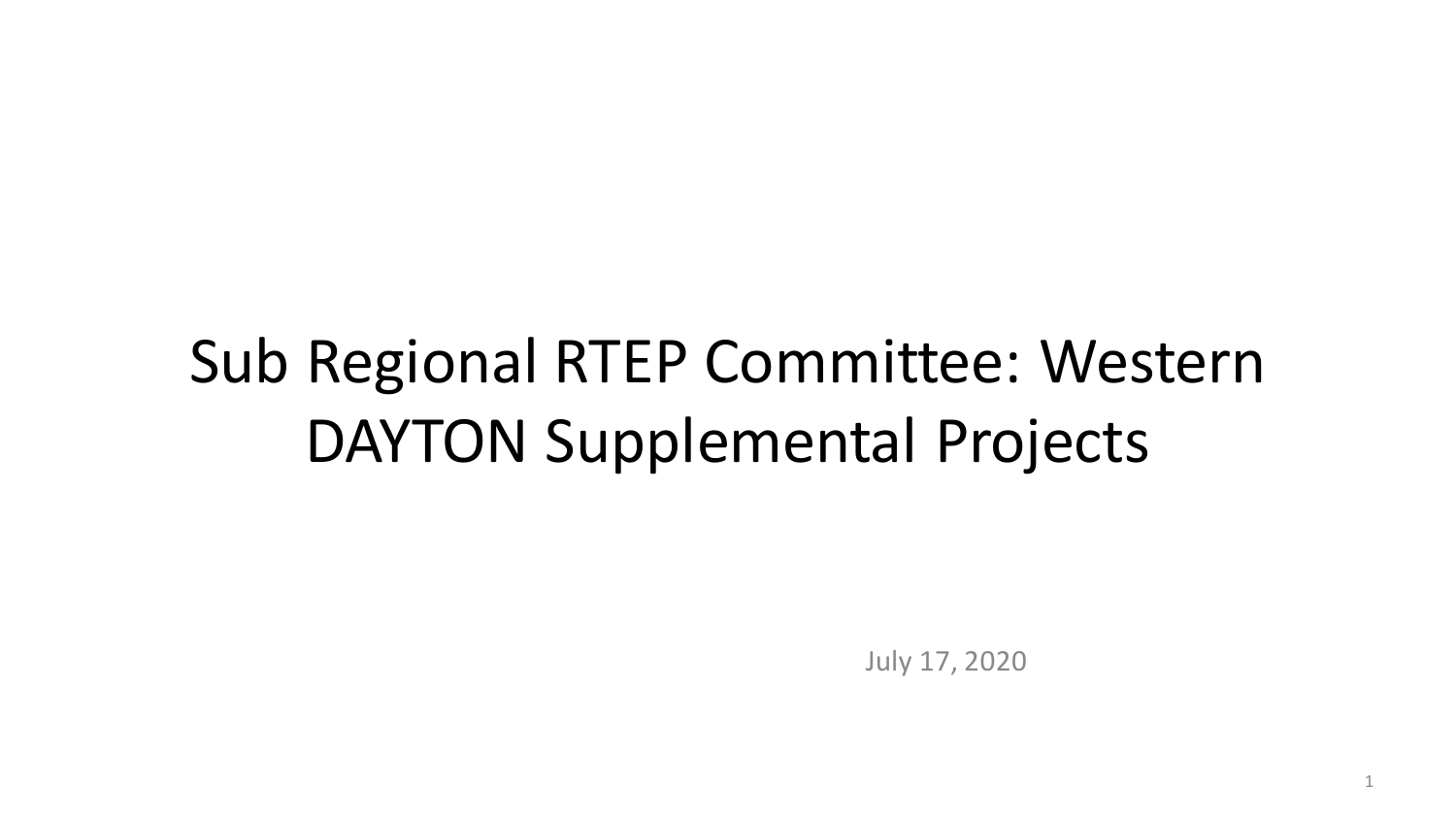# Needs

Stakeholders must submit any comments within 10 days of this meeting in order to provide time necessary to consider these comments prior to the next phase of the M-3 process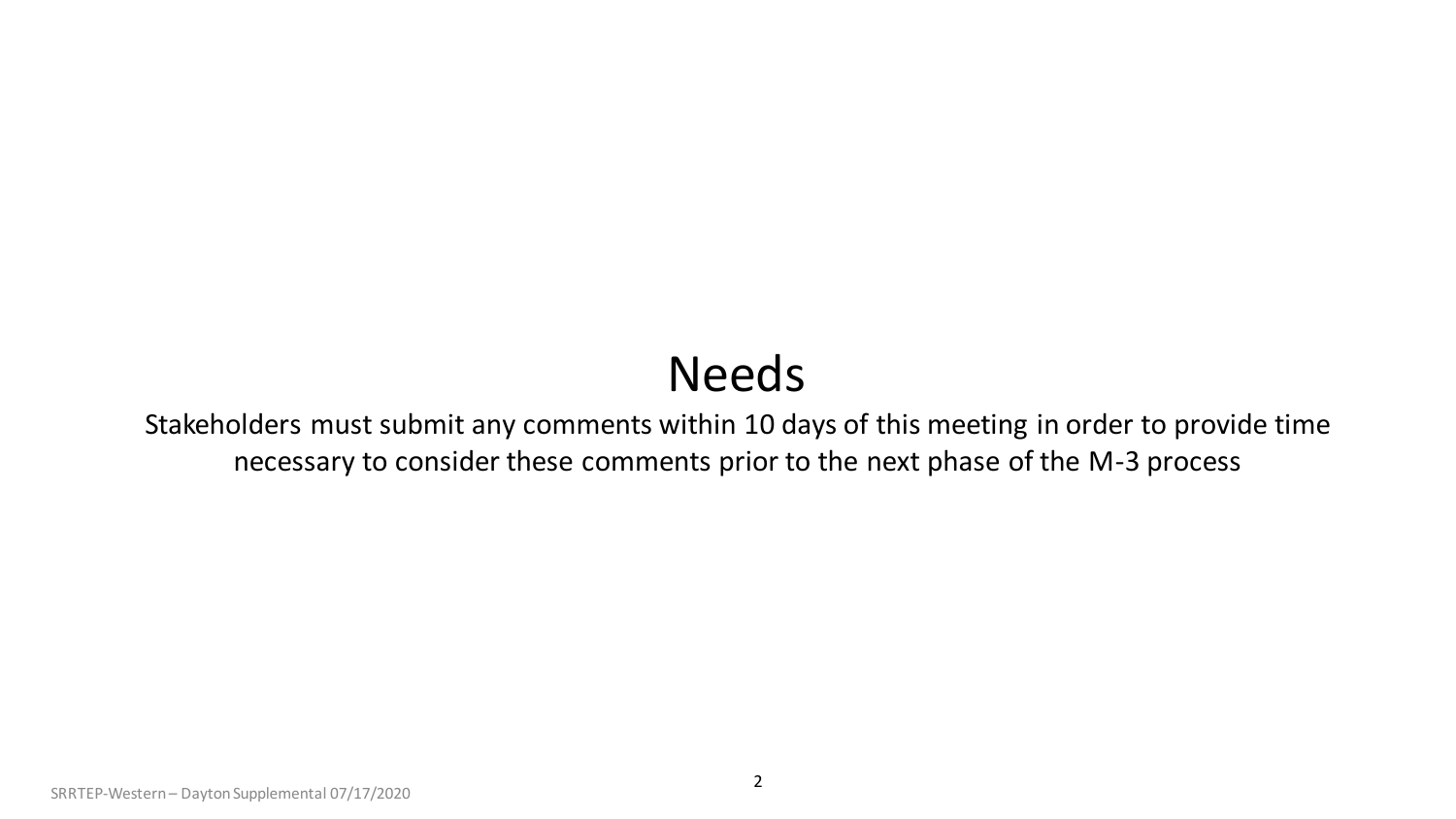

**Need Number:** Dayton-2020-008 **Process Stage:** Needs Meeting **Date:** 7/17/2020

**Supplemental Project Driver(s):** New Customer Delivery Point

### **Specific Assumption Reference(s):**

DP&L 2020 RTEP Assumptions, Slide 5

#### **Problem Statement:**

- Buckeye Power, on behalf of South Central Power, has requested a new transmission delivery point in Fayette County, Ohio.
- The primary function of this new delivery point will be to serve existing load that is presently being served from another substation roughly 12 miles away.
- The proposed delivery point is located immediately east of DP&L's Washington Courthouse-Greenfield 69kV (6649) transmission line.
- Washington Courthouse and Greenfield substations are shown in Figure 1 where the 69kV lines are marked in green and the approximate location of the new delivery point is highlighted with a yellow star on the map.
- Initial loading of the proposed delivery point is projected to be 3 MW and emergency loading could be up to 5MW.
- Service to the new delivery point is required by June 2022.

#### **Model: 2020 RTEP Series, 2025 Summer Case**

Dayton Transmission Zone M-3 Process Fayette County, Ohio





Figure 1 : Area Map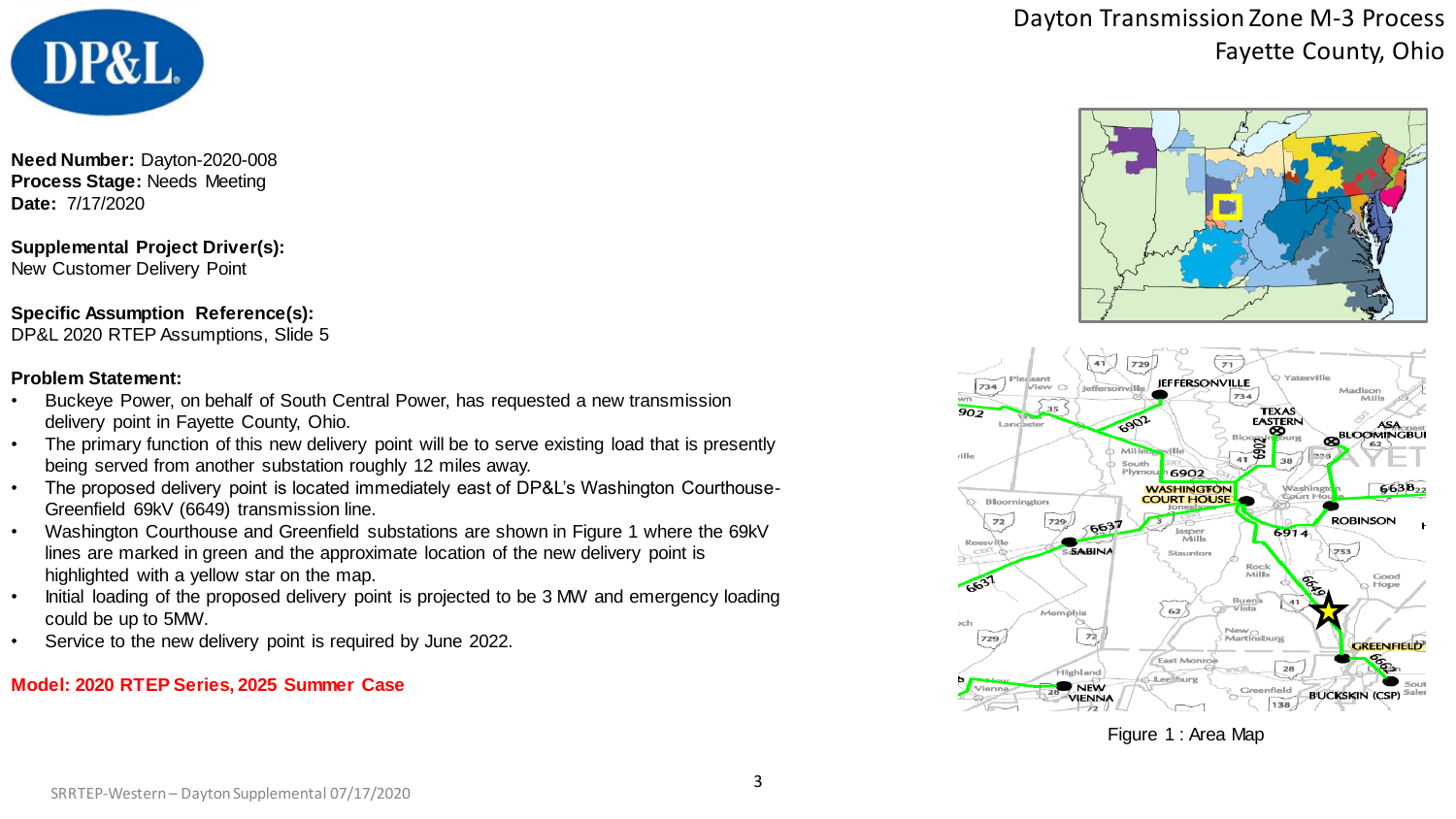# Appendix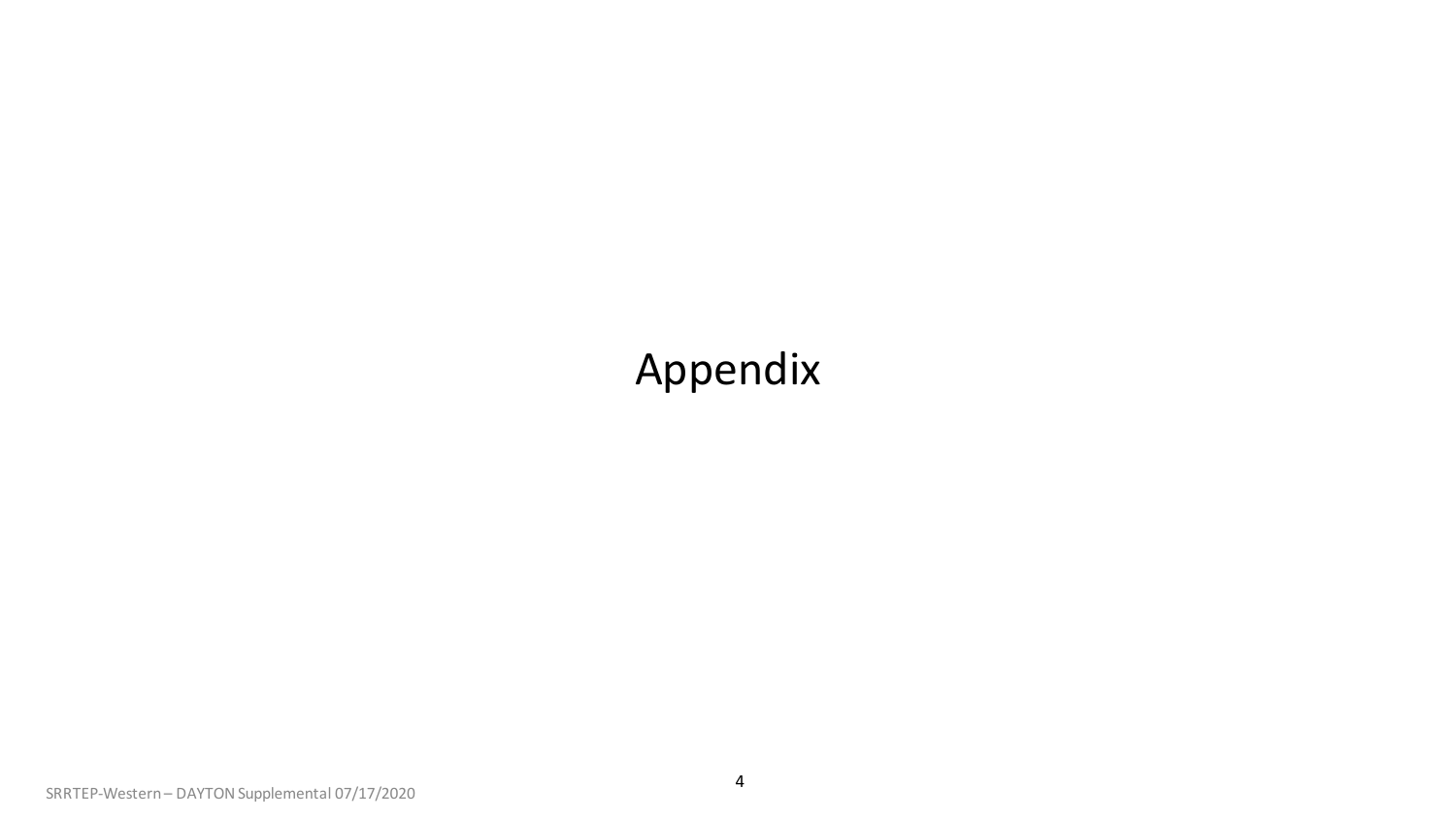# High Level M-3 Meeting Schedule

| <b>Activity</b>                               | Timing                             |
|-----------------------------------------------|------------------------------------|
| Posting of TO Assumptions Meeting information | 20 days before Assumptions Meeting |
| Stakeholder comments                          | 10 days after Assumptions Meeting  |

### Needs

### Solutions

## Submission of Supplemental Projects & Local Plan

| <b>Activity</b>                                | Timing                       |
|------------------------------------------------|------------------------------|
| TOs and Stakeholders Post Needs Meeting slides | 10 days before Needs Meeting |
| Stakeholder comments                           | 10 days after Needs Meeting  |
|                                                |                              |

| <b>Activity</b>                                    | Timing                           |
|----------------------------------------------------|----------------------------------|
| TOs and Stakeholders Post Solutions Meeting slides | 10 days before Solutions Meeting |
| Stakeholder comments                               | 10 days after Solutions Meeting  |

| <b>Activity</b>                                       | Timing                                                                                         |
|-------------------------------------------------------|------------------------------------------------------------------------------------------------|
| Do No Harm (DNH) analysis for selected solution       | Prior to posting selected solution                                                             |
| Post selected solution(s)                             | Following completion of DNH analysis                                                           |
| Stakeholder comments                                  | 10 days prior to Local Plan Submission for integration into RTEP                               |
| Local Plan submitted to PJM for integration into RTEP | Following review and consideration of comments received after<br>posting of selected solutions |